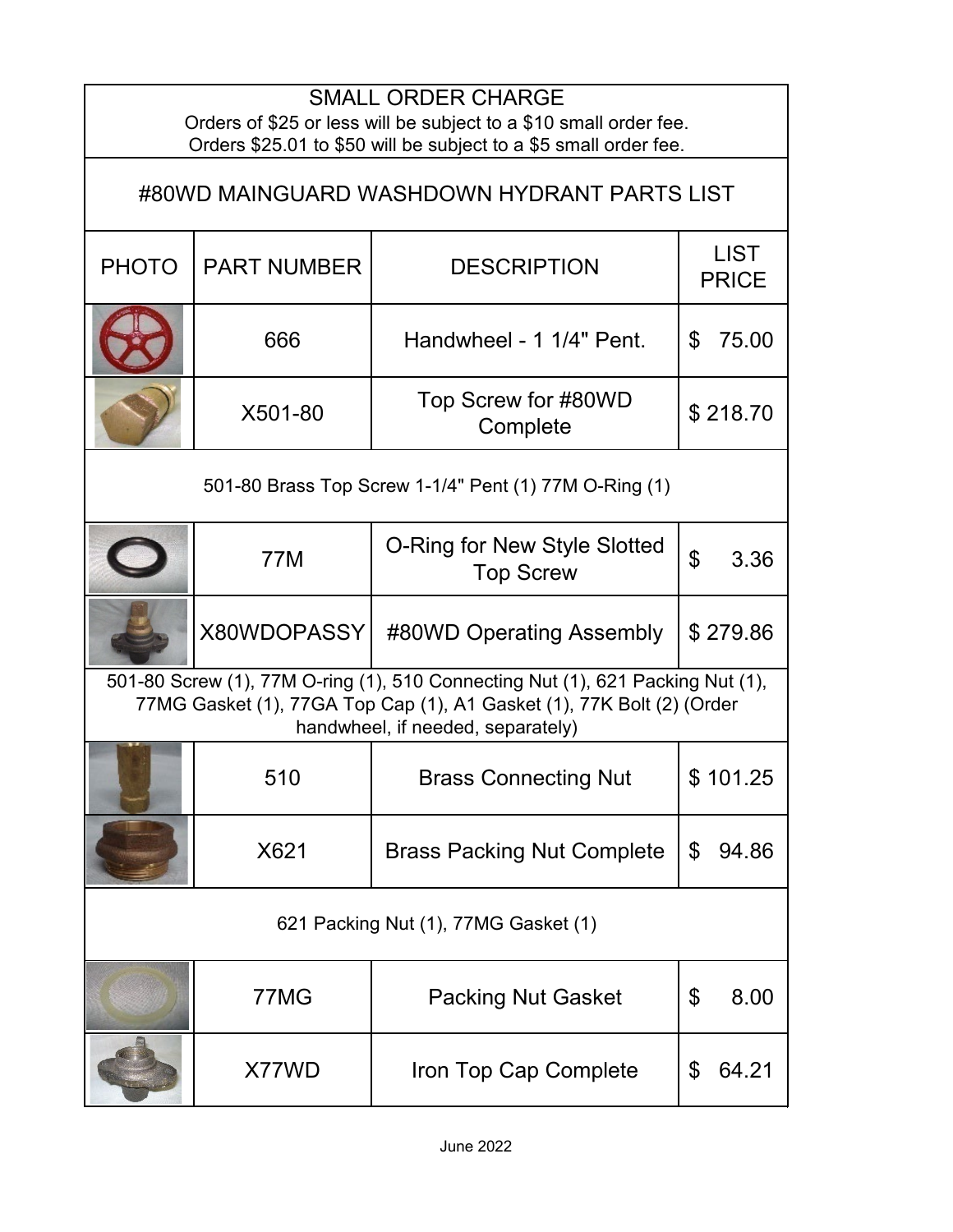| 77WD Top Cap (1), A1 Gasket (1), 77K Bolt (2)              |                |                                                                          |             |  |  |  |
|------------------------------------------------------------|----------------|--------------------------------------------------------------------------|-------------|--|--|--|
|                                                            | A <sub>1</sub> | <b>Top Cap Gasket</b>                                                    | \$<br>5.69  |  |  |  |
|                                                            | 77K            | <b>Top Cap Bolts</b><br>(requires 2 per cap)                             | \$<br>3.11  |  |  |  |
|                                                            | 77F            | <b>Iron Neck</b>                                                         | \$<br>22.09 |  |  |  |
|                                                            | 77E            | Brass Nozzle for #77                                                     | \$125.83    |  |  |  |
|                                                            | <b>X592C</b>   | <b>Nozzle Cap Complete</b><br>2 1/2" NST                                 | \$<br>93.77 |  |  |  |
| 592-C Side Cap (1), A16 Gasket (2), 595 Chain Assembly (1) |                |                                                                          |             |  |  |  |
|                                                            | A16            | Nozzle Cap Gasket<br>(requires 2 per cap)                                | \$<br>8.84  |  |  |  |
|                                                            | 2P             | <b>Stand Pipe</b><br>(price per foot)<br>(measure exactly end to end)    | 40.00<br>\$ |  |  |  |
|                                                            | 77CL           | Iron Clamp                                                               | \$<br>13.89 |  |  |  |
|                                                            | 77P            | <b>Bolt for Clamp</b>                                                    | \$<br>2.50  |  |  |  |
|                                                            | 77Q            | <b>Nut for Clamp</b>                                                     | \$<br>1.33  |  |  |  |
|                                                            | 3/4GAL         | <b>Operating Rod</b><br>(price per foot)<br>(measure exactly end to end) | 22.67<br>\$ |  |  |  |
|                                                            | X77L           | <b>Plunger Complete</b>                                                  | \$108.41    |  |  |  |